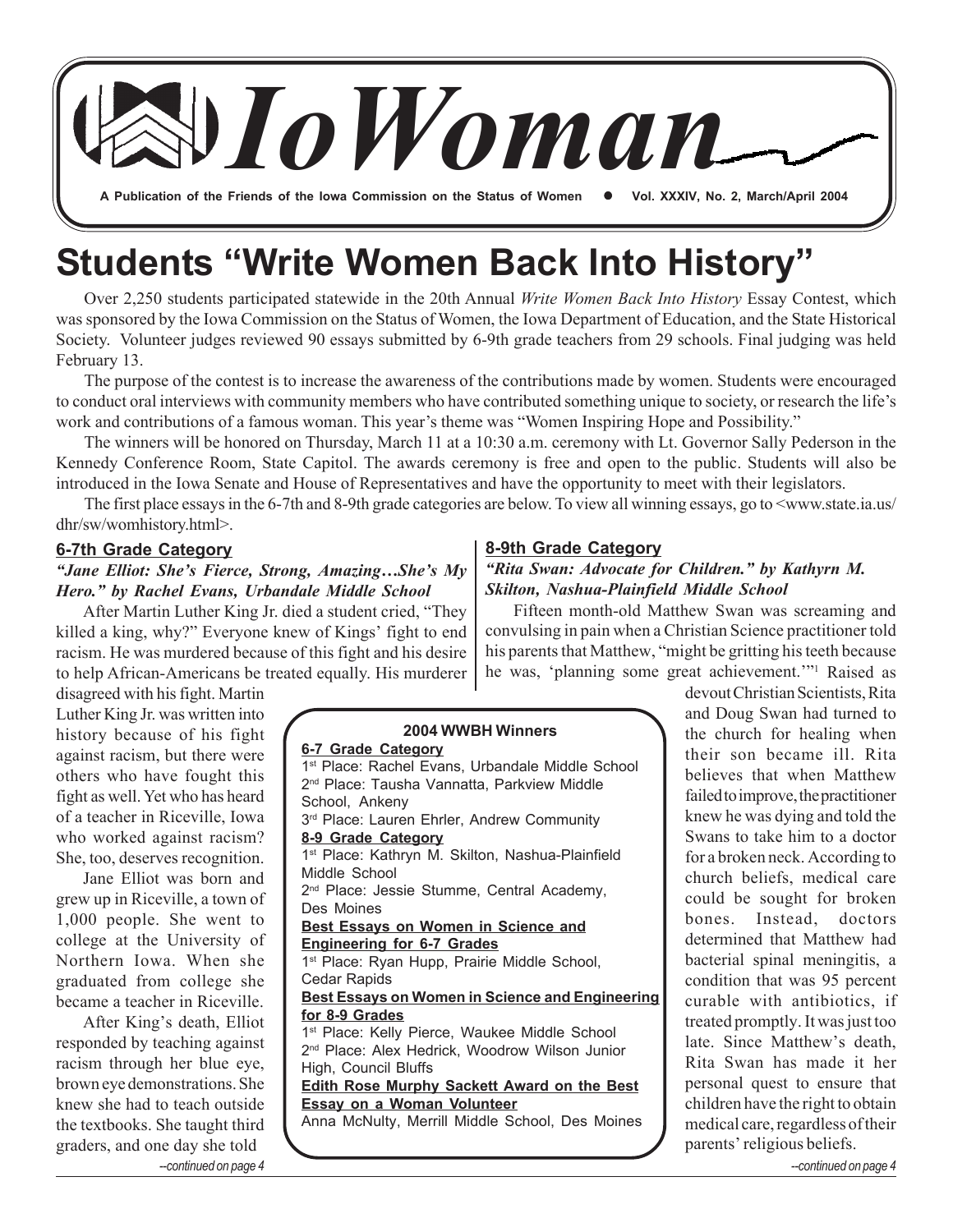### **Legislation Impacting Iowa Women**

 This is only some of the legislation being monitored by the ICSW; however, a full report of legislation being tracked is available at <www.state.ia.us/dhr/sw>. To obtain information on a specific bill, go to <www.legis.state.ia.us> or you may call the Legislative Information Office at 515/281-5129. Reach your Senator at 515/281-3371 and your Representative at 515/281-3221.

### *Child Care*

**SSB1071 and HSB117** Child Care Employee Benefits Act: provides tax incentives to businesses which make expenditures to provide child care benefits to their employees. ICSW supports.

**HF227** requires registration if a person provides child care to a child for more than four hours per day on a regular basis; DHS will develop standards for providing qualifications and training, program quality, and provider history of compliance with standards, capacity, fire safety, and other requirements. ICSW supports.

### *Economics*

Priority: **HF2163** raises the state's hourly minimum wage to \$5.65 as of

1/1/05 and to \$6.15 as of 1/1/06 (\$5.65 full-time is an annual salary of \$11,752 while \$6.15 full-time is an annual salary of \$12,792.) ICSW supports.

Priority: **HF29** and **SF419** are also minimum wage bills. ICSW supports. **SF254** upholds comparable worth in compensation for employment. ICSW supports.

**SF255 and HF451** govern wage discrimination. ICSW supports.

**SF159** abolishes the targeted small business financial assistance program. ICSW opposes.

**HF2105** provides that economic development shall establish a program to provide financial (\$15,000) and technical assistance (\$5,000) to early stage industry companies being established by women entrepreneurs. ICSW supports.

**HF119 and SF214** provides that it is an unfair employment practice under the Iowa civil rights act to discriminate against any employee or applicant for employment because that person has exercised the person's rights under the federal Family and Medical Leave Act. ICSW supports.

**SR18** requests that the Legislative Council establish an interim committee to review the economic, fiscal, and social impact of the establishment of a living wage in Iowa. ICSW supports.

**HF2022** provides that if an action is brought based on fraud relative to a judgment of distribution of marital assets, the action may only be brought within one year of discovery of the party by the party aggrieved. ICSW supports.

### *Equality*

**SF105** defines "sexual orientation" and prohibits discriminatory employment, public accommodation, housing, education, and credit practices based upon a person's sexual orientation. However, the bill does allow for the imposition of qualifications by bona fide religious institutions based upon sexual orientation if related to a bona fide religious purpose. **SF33** defines "sexual orientation" exactly like SF105; cosponsors were added and a different Senate committee. ICSW supports.

**HF270** defines "sexual orientation" and prohibits discriminatory employment, public accommodation, housing, education, and credit practices based upon a person's sexual orientation. ICSW supports.

**SF2039** provides that the Iowa State Fair Board composition will be gender balanced. ICSW supports.

### *Health*

**HF540** provides for the development of pilot projects for health insurance for individuals and group health insurance for small employers and nonprofit entities by the division of insurance, department of commerce, to examine methods of improving availability and affordability. ICSW supports.

**HF136** adds benefits to the health program benefit package of the healthy and well kids in Iowa program including care coordination, dental services, mental health and substance abuse benefits, institution services, occupational therapy services, and case management for children with special health care needs. ICSW supports.

**HF325** provides for increasing coverage for children under the healthy and well kids in Iowa (hawk-i) program to 300 percent of the federal poverty level. The bill directs the director of human services to submit a state plan amendment to the centers for Medicare and Medicaid services of the United States department of health and human services for approval to increase the coverage. ICSW supports.

**HF384** directs the supreme court, in cooperation with DHS, to determine the feasibility of utilizing coverage under the hawk-i program to fulfill the medical support obligation of parents to a dependent under a medical support order. ICSW supports.

**HF104** requires third-party payors of health or medical expenses to provide coverage for screening tests for women who are at risk for ovarian cancer. ICSW supports.

**SSB1055 and SSB3008**Woman's Right to Know Bill (defines unborn child "from fertilization until birth"). ICSW opposes.

**HF2036** establishes a legal process for an adult pregnant woman to obtain an abortion, including the appointing of a guardian ad litem to represent the fetus, and a penalty. ICSW opposes.

**HF2206** changes Iowa's parental notification requirement to parental consent prior to the performance of abortion on a minor. ICSW opposes.

**HF111** specifies criteria in the awarding of grants or contracts relating to family planning and reproductive health services to those that engage in the LEAST number of abortions. ICSW opposes.

**SF2027** and **HF2067** change the definition of the criminal offense of possessing a product for use in the unlawful manufacture of a controlled substance; provides it is unlawful to possess any product listed in Code section 124.401(4) (pseudoephedrine is on the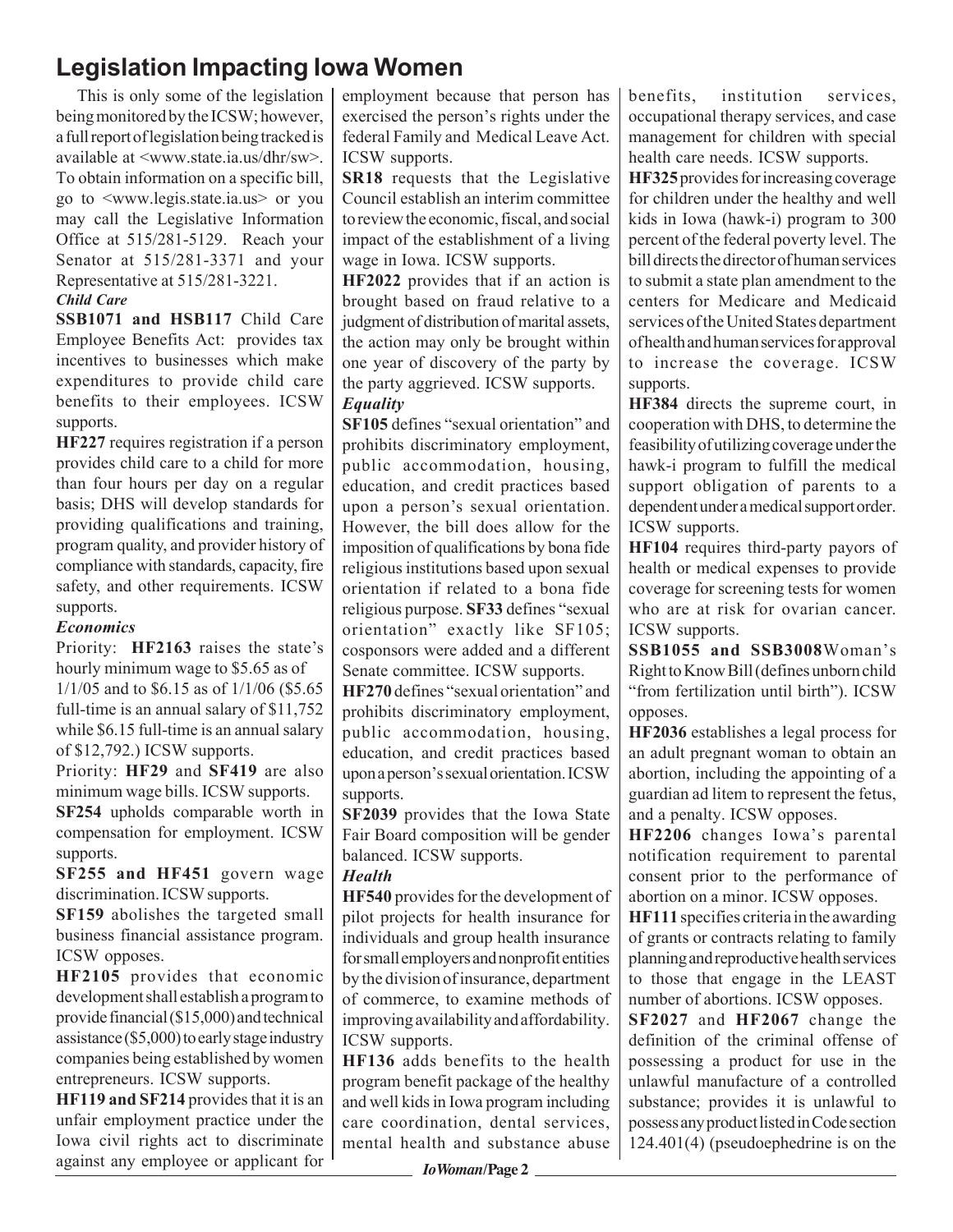list) with the intent the product be used to unlawfully manufacture a controlled substance. ICSW supports.

**HF2259** provides that a retailer shall not sell, and a person shall not purchase, in a single transaction more than two packages containing pseudoephedrine as the products' sole active ingredient. A person who sells or purchases more than two packages containing pseudoephedrine in a single transaction commits a simple misdemeanor fine of \$100. ICSW supports.

### *Insurance*

Priority: Several bills regarding mental health and substance abuse parity: **SF2056** mental health and substance abuse parity; **SF2058** mental health parity for state employees; **HF627** mental health parity (no substance abuse); **SF232** mental health parity; **HF63** mental health and substance abuse; **SF227** mental health and substance abuse parity; **SF243** mental health and substance abuse parity. ICSW supports.

**HF2279** requirement that the phone number for an insured to obtain more information about the external review process be printed on the insured's insurance card, and be posted in a prominent place in health care facilities. ICSW supports.

### *Justice*

**HF2126** requires ICSW to call together a commission to review the implementation of the Iowa Supreme Court's Equality in the Courts Task Force Report. ICSW supports.

Priority: **HF402** makes restoration of the right to register to vote and to vote automatic upon a person's release from probation, parole, or work release, or upon completion of the person's term of confinement and upon the person making full restitution, including completion of a community service requirement. ICSW supports.

Priority: **HF178** makes restoration of the right to register and to vote automatic upon a person's release from probation, parole, or work release, or upon completion of the person's term of confinement. ICSW supports.

Priority: **SF311** makes restoration of the right to register to vote and to vote automatic upon a person's release from probation, parole, or work release, or upon completion of the person's term of confinement. ICSW supports.

**SF411** establishes that a party may petition for dissolution of marriage only upon proof of any of the following: a. adultery. b. a felony leading to imprisonment. c. abandonment for one year and refusal to return. d. physical or sexual abuse. e. living separate and apart continuously without reconciliation for a period of two years. ICSW opposes. **HF561** provides that a person who knowingly views, photographs, or films another person for the purpose of arousing or gratifying the sexual desires of any person while the other person is in a state of full or partial nudity, commits invasion of privacy under certain circumstances. ICSW supports.

**HF2321** appropriates \$400,000 for educational and technical training for female inmates in prison, for males and females in prison with regard to parenting and other skills to strengthen families; and \$100,000 for two pilot programs in continuing education and training after release from prison.

### *Violence Against Women*

Priority: **HF2258** restores the funding for domestic violence and sexual assault programs as a line item in the Justice appropriation bill (\$25,000). ICSW supports.

**HF2239, HF2248, SF2117, and SF2140** relate to residential landlord/ tenant law with regard to family violence and domestic abuse. ICSW supports.

**HF2307** relates to an "attempted" violation of a court order or protective order. ICSW supports.

### *Welfare*

**HSB304** increases from 5 percent to 10 percent the amount of the state's portion of real estate transfer tax collected that is required to be deposited in the shelter assistance fund. ICSW supports.

### *Resolution*

**HCR109** designates March 2004 as Iowa Women's History Month.

### **Are You Eligible for EITC?**

Working people may qualify for the Earned Income Tax Credit if they meet the following criteria:

Workers who in the previous calendar year were not raising children in their home, were between ages 25 and 64, and had income less than \$11,230 (\$12,230 for married workers) may qualify for an Earned Income Tax Credit of up to \$382, even if the earnings were too small to owe income tax.

• Workers who in the previous calendar year were raising one child in their home and had family income of less than \$29,666 (\$30,666 for married workers) may qualify for an EITC of up to \$2,547.

Workers who in the previous calendar year were raising more than one child in their home and had a family income of less than \$33,692 (\$34,692 for married workers) may qualify for an EITC of up to \$4,204.

Workers can file for the EITC for the last three years if they were eligible but were unaware of EITC.

Free help is available for filing tax forms through VITA (Volunteer Income Tax Assistance). Call the IRS toll free at 800/829-1040 for general information on EITC eligibility or for free tax help locations.

### **Hall of Fame Nominations Sought**

 Nominations for the 30th Annual Iowa Women's Hall of Fame are being accepted by the Iowa Commission on the Status of Women until **May 1, 2004** (postmarked). Any group or person may submit a nomination by sending the completed form and six copies to the Commission office. Nominations remain current for three years and then may be resubmitted.

Forms can be obtained on the ICSW website at <www.state.ia.us/dhr/sw> or by contacting the ICSW office at 515/ 281-4470, 800/558-4427 or lori.schraderbachar@iowa.gov.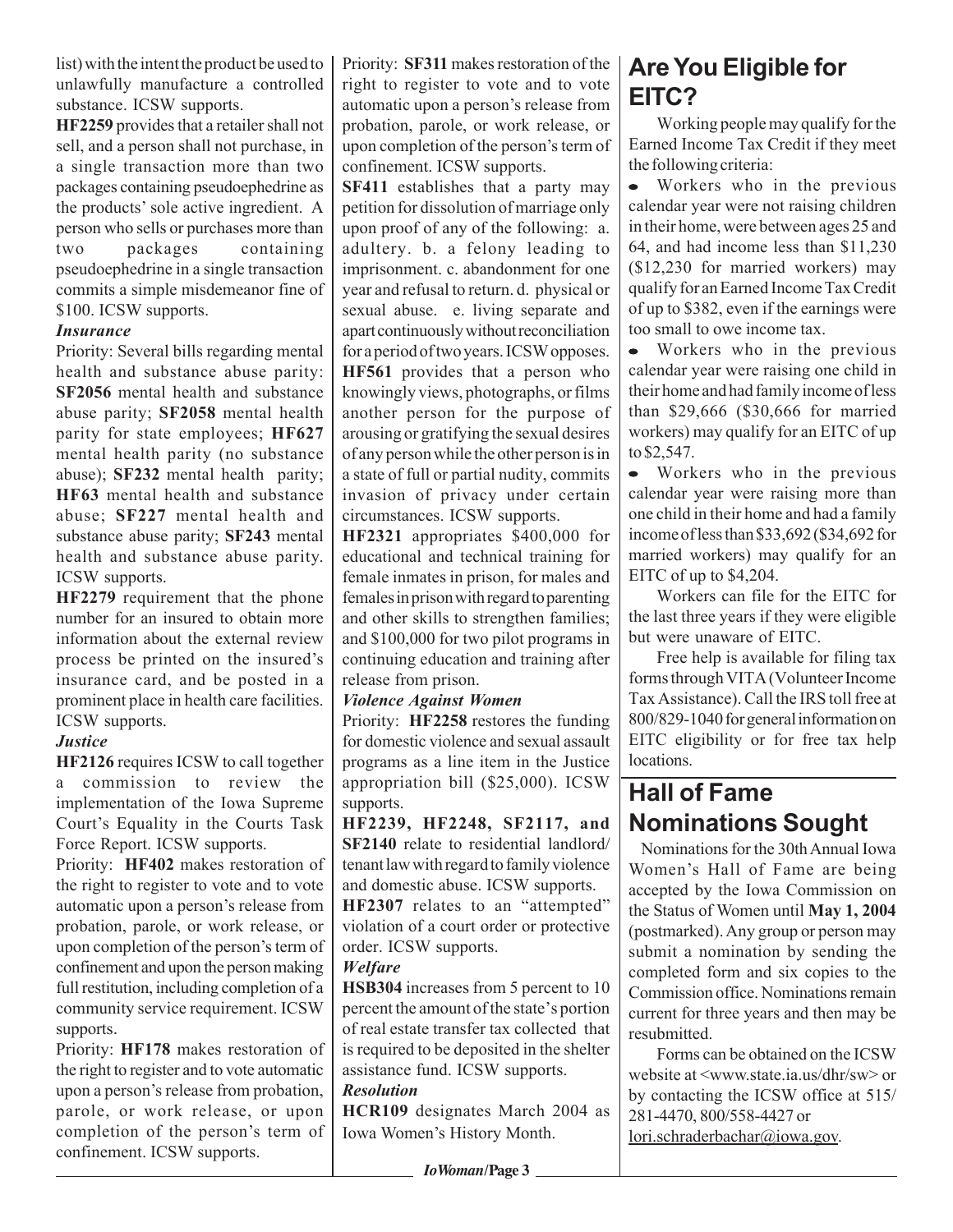#### *--continued from page 1*

them "brown eyes" were dumb, mean, naughty, and that they shouldn't be treated with respect. No brown eyes could drink from the water fountain. Brown eyes wore collars so they could be told apart easily. They couldn't talk to blue eyes or get seconds at lunch and had to sit at the back of the room. After only a day, friends split up, brown eyes fought against blue eyes, and an excellent teacher had become a strict, mean teacher.

The next day, Elliot told the students that she had lied. She explained that the blue eyes were really the stupid, nasty, and naughty ones, and she made the same rules apply to them. On the third day, she told them that color didn't matter. She asked them what they wanted to do with their collars, and they all responded, "throw them away." She smiled and said, "go ahead." The students rushed to the garbage can, and one child even tried to rip up his collar.

Before the demonstration, she asked the children what they thought of African-American people. None of them had ever met one, yet they responded, "They're dirty," "They stink," "They riot and steal," and "You can't trust them." She told them that this demonstration was just like what happens in the real world. She then questioned them again, asking if African Americans were different, bad, or stupid. This time they answered, "No!" She told them that she always wanted to hear that answer.

As a response to her actions some third graders stood up to their parents that night. They fought about racism. Can you imagine eight-year-olds standing up to their parents for this cause? Well, they did. I don't know if they changed any minds, but it took a lot of guts for the third graders to tell their parents that they were wrong about African-Americans. Jane Elliot's presentation had made a difference.

Elliot has developed a list of things white people can and must do to end racism. She thinks that first you must realize that racism is wrong, that you are doing it, and then you must stop. Next, you must realize that you weren't born a racist. You learned to be this way, and you can unlearn too. Finally, you must actively protest against racism. Elliot thinks that we blame racism on African-Americans when it is really our problem. "We learn to be racist. Racism is not genetic. It has everything to do with power," she once said. Let's listen to Jane's lesson, teach it to our children, and write her into history.

#### **Bibliography**

- Eye of the Storm. Videocassette. William Peters. The Center for the Humanities. 1970.
- Coronel, Mercita. "Eye to Eye Interview with Jane Elliot". http://www.magenta.nl/EvetoEve/contraste.html. January 19, 2004.
- Jane Elliot. http://www.admireentertainment.com/speakers/ elliot j.htm. January 19, 2004
- Kral, Brigitta. The Eyes of Jane Elliott. http:// www.horizonmac.com/4/iane-elliott.asp. January 19, 2004

"We left the Christian Science church right after our son died, and decided that we wanted to dedicate our lives to enhancing the rights of children to medical care,"<sup>2</sup> explains Rita. The Swans consulted medical doctors who explained to them how to live in a world where medical care and religious beliefs can co-exist. Rita and Doug founded the Children's Healthcare Is a Legal Duty (CHILD) organization in 1983. Based in Iowa, the organization is one of the nation's most respected child advocacy groups. With members in 44 states and 4 foreign countries, CHILD works to promote the view that parents should be required to provide medical care for their minor children. Groups like the Christian Science church vigorously oppose CHILD's efforts.

In 1998, Rita and pediatrician Dr. Seth Asser published the largest study of child fatalities in religious groups that discouraged medical care. They examined deaths of 172 children between 1975 and 1995, and found that 140 would have had a 90 percent likelihood of survival with medical care. Only three children would not have been helped by medical care.<sup>3</sup>

As CHILD's president, Rita lobbies, "to change state laws that give parents a legal defense if they withhold medical care from their children based on their religious beliefs."4 Rita has testified before state legislatures and a U.S. Senate staff briefing. CHILD has filed amicus briefs in courts including the U.S. Supreme Court. Her efforts have helped strengthen the rights of children to medical care, with passage of laws in eleven states. While many grieving parents might have avoided the subject, Rita embraces it and tries to educate legislators and parents to save the lives of children. She believes that, "[I]f the laws plainly required parents to obtain medical care regardless of religious beliefs, many of the religious objector parents would be relieved to obey the law. It would relieve them of breaking moral laws of their church."5

I became acquainted with Rita while I was working on a research project. Her wealth of knowledge, enthusiasm about the subject, and openness about her experiences inspired me. Rita Swan turned a heartbreaking tragedy in her life into an organization that works to protect children. Young people like me, and children for generations to come, owe Rita a great debt of gratitude for her tireless efforts to ensure that we have the right to medical care and treatment. As Rita puts it, "If we can save the life of even one child, it will have all been worth  $it.$ "6

<sup>1</sup>Children's Healthcare is a Legal Duty (CHILD), ed. Rita Swan, 23 Dec. 2002 < http://childrenshealthcare.org.htm>.

<sup>2</sup>"Rita Swan," Leeza, November 1998.

<sup>3</sup>Turner, Scott J., *Physician Studies Fate of Ill Children* "Treated" by Faith Healing, Dec. 20,2002 <http:// www.brown.edu./Administration/George\_Street\_Journal/ vol26>.

*--continued from page 1*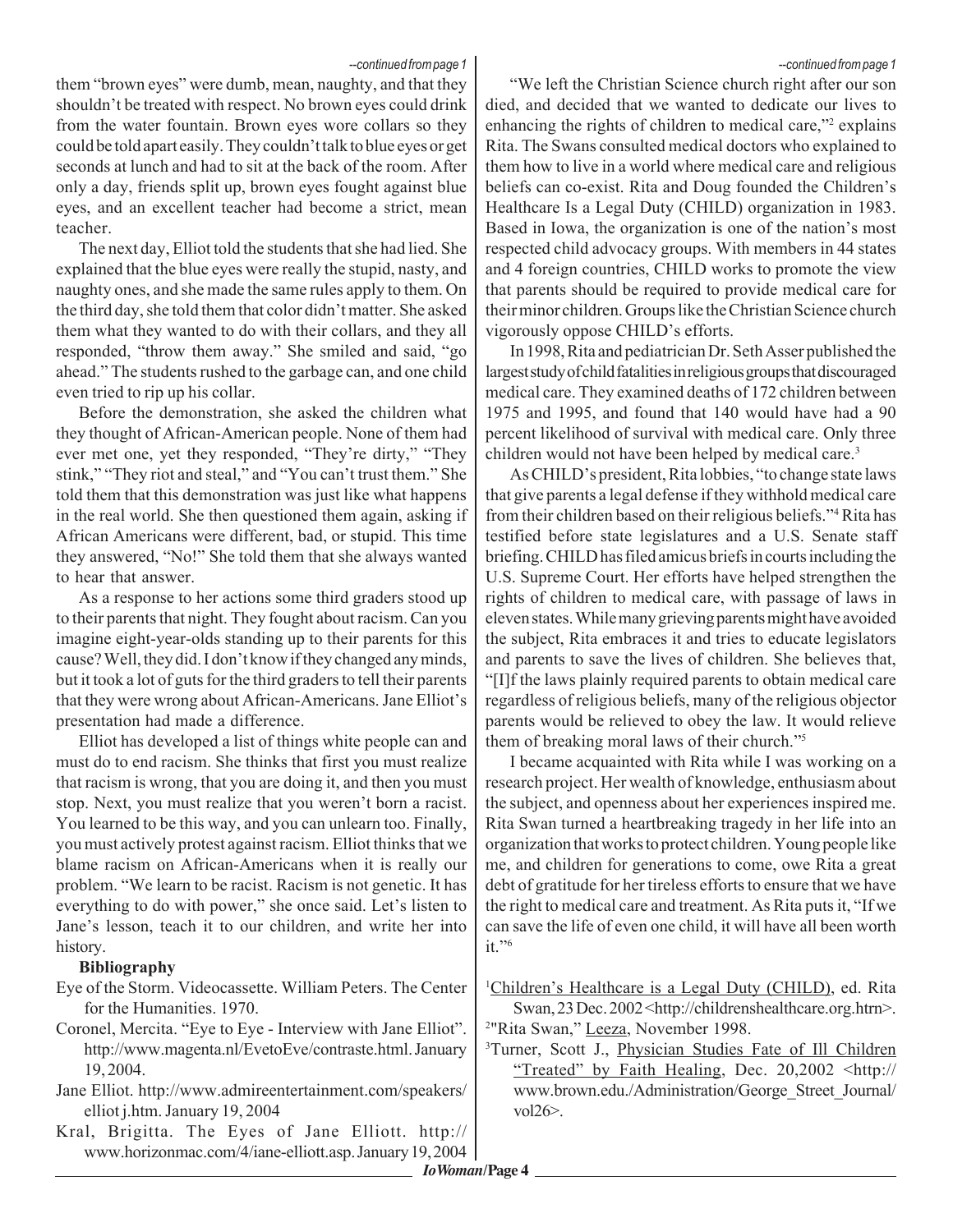4 Children's Healthcare is a Legal Duty (CHILD), ed. Rita Swan, 23 Dec. 2002 <http://childrenshealthcare.org.htm>. 5 Rita Swan, E-mail to the Author, May 9, 2003. 6 Rita Swan, Personal Interview, January 17,2004.

### **List of Works Consulted**

Children's Healthcare is a Legal Duty (CHILD), ed. Rita Swan. 23 Dec. 2002. <http://childrenshealthcare.org.htm>. "Doug and Rita Swan." Donahue. November 1979.

Larabee, Mark. Parents Turn Grief into a Mission: Change the Laws. 13 Feb. 2003. <http://www.rickross.com/reference/foc/ foc6.htm>.

"Rita Swan." Leeza. November 1998.

"Rita Swan and Nathan Talbott." People are Talking. KPIX San Francisco. 23 May 1984.

Swan, Rita. Letting Children Die for the Faith. 20 Dec. 2002. <http://www.secularhumanism.org/library/fi/swan 19\_1.htm>. Swan, Rita. Telephone Interview. 16 March 2003; E-mail to the Author. 16 March 2003; E-mail to the Author. 16 March 2003; E-mail to the Author. 21 March 2003; E-mail to the Author. 21 March 2003; E-mail to the Author. 21 March 2003; E-mail to the Author. 8 May 2003; E-mail to the Author. 8 May 2003; E-mail to the Author. 8 May 2003; E-mail to the Author, 8 May 2003; E-mail to the Author. 9 May 2003; Personal Interview. 17 January 2004.

Turner, Scott J. Physician Studies Fate of Ill Children "Treated" by Faith Healing. 20 Dec. 2002. <http://www.brown.edu./ Administration/George Street Journal/vol26>.

### **DV/SA Wage Study Updated**

In 1997, the ICSW published a report and recommendations on *Employees' Wages and Benefits: Domestic Violence and Sexual Assault Projects*, which found that traditionally female-dominated jobs (including those that provide services to women and children) were typically low-paying and lacked adequate benefits. A follow-up survey in 1998 found some increases in wages. In order to continue to provide information so that wages can continue to improve in these femaledominated positions, the ICSW has updated the wage ranges being paid to employees in state government with comparable job titles.

| <b>Job Title</b>                                           | <b>2004 ICSW</b><br>Recommendation<br>for annual wages | <b>2004 ICSW</b><br>Recommendation<br>for hourly wages |
|------------------------------------------------------------|--------------------------------------------------------|--------------------------------------------------------|
| <b>Executive</b><br>Director or<br><b>Program Director</b> | \$43,492 to 64,417                                     | \$20.90 to 30.96                                       |
| Child and/or Youth <br>Advocate                            | \$33,550 to 41, 059                                    | \$16.13 to 19.74                                       |
| <b>Volunteer</b><br>Coordinator                            | \$29,294 to 41,418                                     | \$14.08 to 19.91                                       |
| Victim Advocate<br>or Legal Advocate                       | \$29,702 to 36,400                                     | \$14.28 to 17.50                                       |
| <b>Shelter Monitor</b>                                     | \$26,041 to 36,400                                     | \$12.52 to 17.50                                       |
| <b>Office Manager</b>                                      | \$29,702 to 41,995                                     | \$14.28 to 20.19                                       |



girls' rites of passage through life and the juvenile justice system

### *REGISTER TODAY!*

For a registration brochure, go to <www.state.ia.us/dhr/sw/ girls.html> or call 515/281-6915 or 800/558-4427.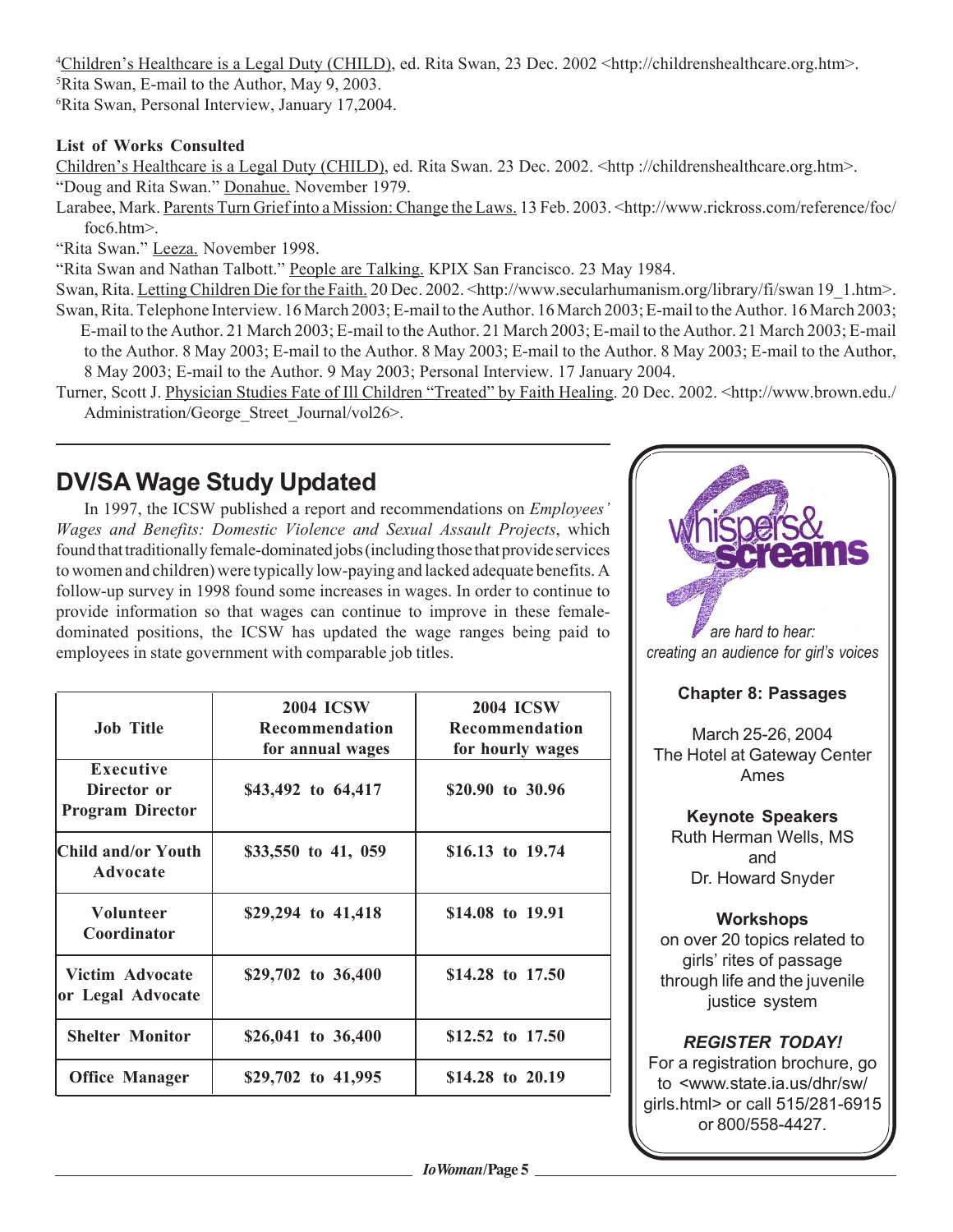## **Iowa Sexual Assault Centers**

If any of the following numbers are no longer in service, contact the hotline number to find the project nearest you. Also, note that most of the sexual assault projects double as domestic violence projects. This list was provided by the Iowa Coalition Against Sexual Assault, 515/244-7424, <www.iowacasa.org>.

| Adel                            |  |  |
|---------------------------------|--|--|
|                                 |  |  |
|                                 |  |  |
|                                 |  |  |
| Algona                          |  |  |
|                                 |  |  |
|                                 |  |  |
| <b>Ames</b>                     |  |  |
|                                 |  |  |
|                                 |  |  |
| Atlantic                        |  |  |
|                                 |  |  |
|                                 |  |  |
| Burlington                      |  |  |
|                                 |  |  |
|                                 |  |  |
| $ $ Carroll                     |  |  |
|                                 |  |  |
|                                 |  |  |
| Cedar Rapids                    |  |  |
|                                 |  |  |
|                                 |  |  |
| $ _\mathbf{Cheroke}$            |  |  |
|                                 |  |  |
|                                 |  |  |
| $ $ Clinton                     |  |  |
|                                 |  |  |
|                                 |  |  |
| Council Bluffs                  |  |  |
|                                 |  |  |
|                                 |  |  |
| $\mathsf{l}_{\mathbf{Creston}}$ |  |  |
|                                 |  |  |
|                                 |  |  |
| Davenport (Rock Island)         |  |  |
|                                 |  |  |
|                                 |  |  |



| <b>Decorah</b>       |              |
|----------------------|--------------|
| Crisis Line          | 800/383-2988 |
|                      |              |
| <b>Des Moines</b>    |              |
|                      |              |
|                      |              |
| <b>Dubuque</b>       |              |
| Crisis Line          | 888/557-0310 |
|                      | 563/557-0310 |
| <b>Fort Dodge</b>    |              |
|                      |              |
|                      | 515/955-1958 |
| <b>Grundy Center</b> |              |
| Crisis Line          | 888/746-4673 |
|                      | 319/824-5522 |
| <b>Iowa City</b>     |              |
| Crisis Line          | 800/284-7821 |
|                      | 319/335-6001 |
| Keokuk               |              |
|                      |              |
|                      | 319/524-0601 |
| <b>Knoxville</b>     |              |
|                      |              |
|                      | 641/828-8888 |
| <b>Marshalltown</b>  |              |
| Crisis Line          | 800/779-3512 |
|                      |              |
| <b>Mason City</b>    |              |
| Crisis Line          | 800/479-9071 |
|                      |              |
| <b>Muscatine</b>     |              |
| Crisis Line          | 563/263-8080 |
|                      |              |
|                      |              |
| Oskaloosa            |              |
|                      |              |

### **Ottumwa** Crisis Line .................... 800/464-8340 Office ........................... 641/683-1750 **Shenandoah** Crisis Line .................... 800/696-5123 Office ........................... 712/246-6187 **Sioux Center** Crisis Line .................... 800/382-5603 Office ........................... 712/722-4483 **Sioux City** Crisis Line .................... 800/982-7233 Office ........................... 712/277-0131 **Spencer/Spirit Lake** Crisis Line .................... 877/362-4612 Office ........................... 712/262-4612 **Waterloo** Crisis Line .................... 866/304-8484 Office ........................... 319/235-6271 **Waverly** Crisis Line .................... 800/410-7233 Office ........................... 319/352-1108 **Deaf Women of Iowa Against Abuse** Office (TTY only) ....... 515/244-0875 Relay ............................ 711 ................................or 800/345-3228 **Latinas Unidas Nuevo Amanecer (LUNA)** Crisis Line .................... 866/256-7668 Office ........................... 515/271-5060 **State Hotline .......... 800/284-7821**

### **April 20th is Equal Pay Day**

Equal Pay Day is observed in April to indicate how far into each year a woman must work to earn as much as a man earned in the previous year. Tuesday symbolizes the day when women's wages catch up to men's wages from the previous week. Because women on average earn less, they must work longer for the same pay. *Women earn 77 cents* for every dollar men make, according to the National Committee on Pay Equity. Wear red on Equal Pay Day to symbolize how far women are "in the red" with their pay!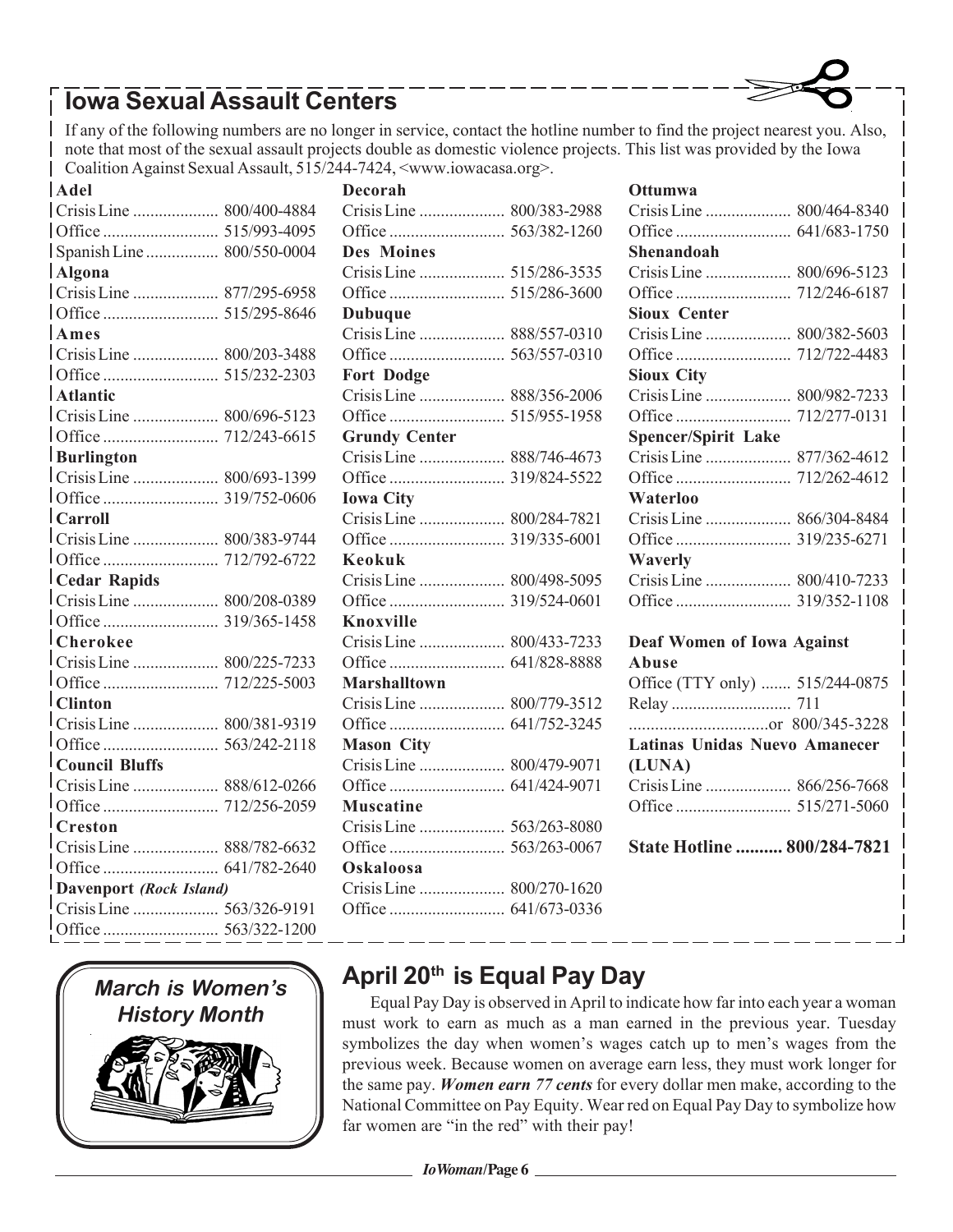# *March Calendar of Events*

### **Women's History Month**

- **2 The Shoulders We Stand On: Women as Agents of Change.** 8 p.m., Memorial Union, Iowa State University, Ames. Free. Iowa State University, <www.lectures.iastate.edu>.
- **4-12 96th Annual Des Moines Women's Club Art Exhibit.** Hoyt Sherman Place, Des Moines. Call 515/244- 0507 x.210 for more information.
- **5 Coffee with Chrysalis: Aging With Attitude.** 7:30-8:30 a.m., Plymouth Congregational United Church of Christ, Des Moines. Free. RSVP to Chrysalis Foundation, 515/255-1853, pdavis@chrysalisfdn.org or <www.chrysalisfdn.org/ events>.
- **5 Evening with the Brown Sisters.** 7 p.m., Memorial Union, Iowa State University, Ames. Free and open to the public. For more information, visit <www.admissions.iastate.edu/iscore/about.html> or contact Ming-huei Lam, at 515/294-0268 or minghuei@iastate.edu.
- **5 Iowa Gender-Specific Services Task Force.** 10 a.m.- 12 noon, Urbandale Public Library, Urbandale. Kathy Nesteby, ICSW, 515/281-6915, 800/558-4427, or kathy.nesteby@iowa.gov.
- **6 Girl Power.** 8:30 a.m. 12 noon, Plymouth Congregational United Church of Christ, Des Moines. Free. Junior League of Des Moines, 515/279-5339.
- **7 International Women's Day Celebration.** 3 7 p.m. Thoreau Center, Des Moines. Monsoon: Asian Women United of Iowa, 515/244-7424 or asianoutreach@iowacasa.org.
- **11 Twentieth Century Women of ISU.** 7 p.m., Ames Public Library, Ames. AAUW and Federally Employed Women, 515/294-6508.
- **11** *Write Women Back Into History* **Essay Contest Awards Ceremony.** 10:30 a.m., Kennedy Conference Room, State Capitol, Des Moines. Free and open to the public. Call or write for special accommodations, 800/558- 4427, 515/281-4470 or <u>lori.schraderbachar@iowa.gov</u>.
- **16 Women of Excellence Banquet.** 6 p.m., Sioux City Convention Center, Sioux City. \$30. Silent auction available. Speaker: Chris Michalek. RSVP by March 12 to Women Aware, 712/258-4174 or 800/465- 6165.
- **25-26 Whispers & Screams Conference.** See page 5 for more information.
- **27 Shameless: Women Making History** *Sexy***.** 7-9 p.m. Civic Center, Des Moines. Fee varies. Planned Parenthood of Greater Iowa's Education & Resource Center, 515/ 883-1863.

**30 Community Resource Fair.** 9 a.m. - 4 p.m., United Way Center, Des Moines. Purpose: improving outcomes for exoffenders and their families by learning more about resources and support services in the community. Luana Nelson-Brown, 515/697-7714.

# *April*

### **Sexual Assault Awareness Month**

- **1, 8, Taking the Road Less Traveled in Science, Math,**
- **Engineering and Technology Career Conference 15for Girls,** grades 6-12. \$15. Program for Women in Science and Engineering, Iowa State University, 515/294- 5319 or trlt@iastate.edu.
- **2 Iowa Gender-Specific Services Task Force.** 10 a.m.- 12 noon, Urbandale Public Library, Urbandale. Kathy Nesteby, ICSW, 515/281-6915, 800/558-4427, or kathy.nesteby@iowa.gov.
- **2 9th Annual Women's Conference: Spiritual Storytelling.** 8 a.m. - 12:30 p.m, Grace United Methodist Church, Des Moines. \$10. Keynote speaker: Rev. Cindy McCalmont. Grace United Methodist Church, 515/255- 2131.
- **3 International Festival.** 11 a.m. 4 p.m., Quincy Place Mall, Ottumwa. For more information, call 641/684-6623.
- **6 Connect with Chrysalis.** 5-7 p.m., The Art House, Des Moines. Free. Chrysalis Foundation, 515/255-1853, or <www.chrysalisfdn.org/events>.
- **6 Iowa Commission on the Status of Women Meeting.** 10:30a.m - 3 p.m., Judicial Building, Des Moines. Free and open to the public. Call or write for special accommodations, 800/558-4427, 515/281-4461 or dhr.icsw@iowa.gov.
- **8 18th Annual Human Rights Symposium.** 8 a.m. 5 p.m., Hotel Fort Des Moines, Des Moines. \$40. Des Moines Human Rights Commission, 515/283-4284 or fajones@dmgov.org.
- **15 Insights from the Women of Des Moines Luncheon.** 11:30 a.m.-1 p.m., Hoyt Sherman Place, Des Moines. \$17. Speaker: Sunnie Richer. Chrysalis Foundation, 515/255-1853, pdavis@chrysalisfdn.org or <www.chrysalisfdn.org/events>.
- **19-20 Cherish the Children: Child Abuse Prevention Conference.** Holiday Inn University Park, West Des Moines. Fee varies. Prevent Child Abuse Iowa, 800/ CHILDREN.
- **20 Equal Pay Day.**
- *IoWoman***/Page 7** www.whiteprivilegeconference.com>. **28 - May 1 WPC5: Understanding, Respecting and Connecting. White Privilege, White Supremacy and the Prison Industrial System.** Central College, Pella. Fee varies. Eddie Moore, Jr., 641/628-5134 or <http://